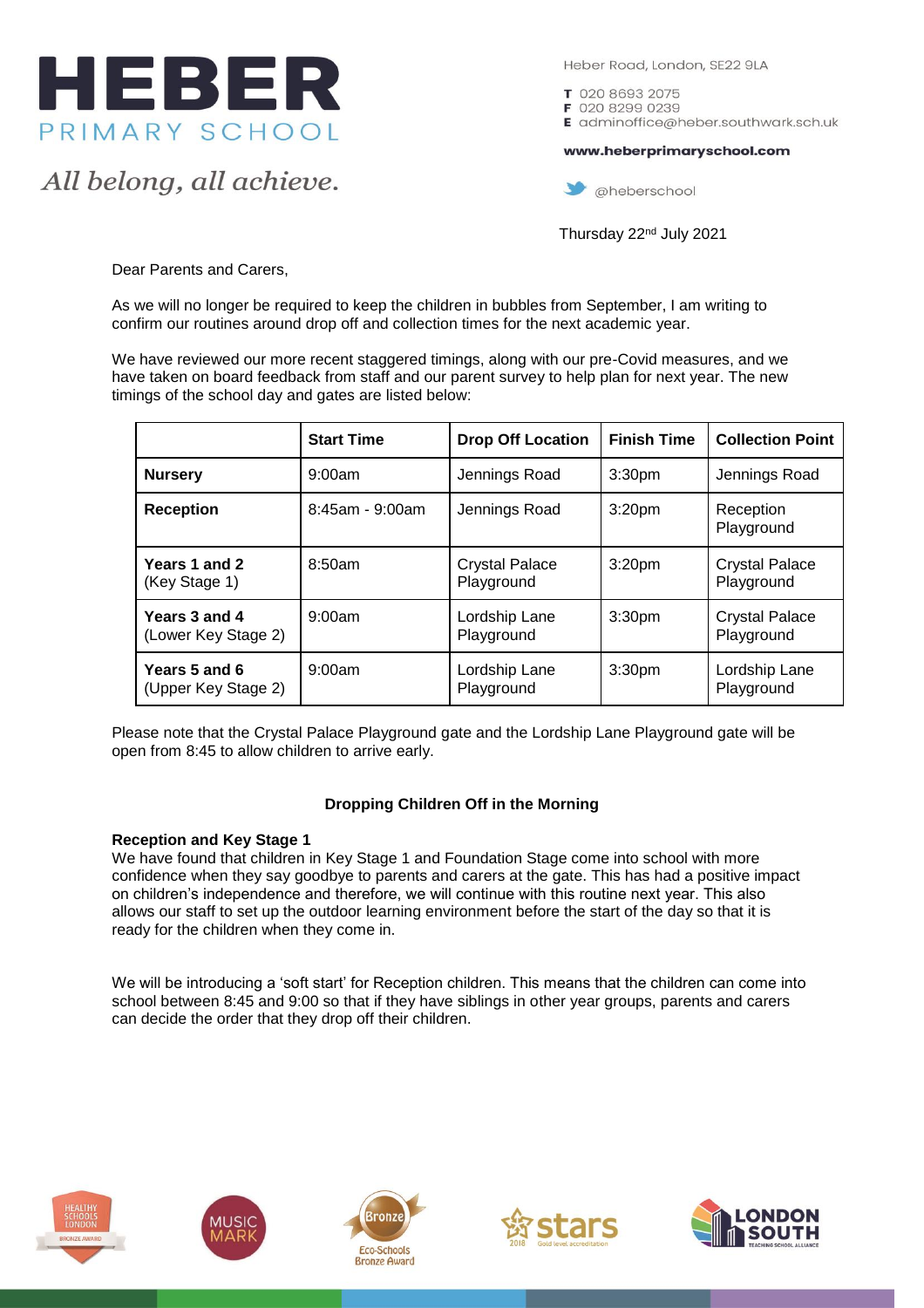

Heber Road, London, SE22 9LA

www.heberprimaryschool.com

T 020 8693 2075 F 020 8299 0239 E adminoffice@heber.southwark.sch.uk

All belong, all achieve.

aheberschool

- Reception children will enter the school at the Jennings Road gate between 8:45am 9:00am.
- Key Stage 1 will line up by their teacher in the Crystal Palace Playground (Entrance on Heber Road) at 8:50am.

## **Key Stage 2**

We will return to our pre-Covid routine, where children in Key Stage 2 come into school independently via the Lordship Lane Playground and go straight up to their class. In the first week back, teachers will be in the playground to direct their children to their new classrooms until the children can confidently find their own way.

- The Lordship Lane Playground gate will be open from 8:45 9:00 and children are welcome to arrive from 8:45 to go straight up to their classes.
- The register will be taken at 9:00am when the school day officially starts.
- Children arriving after 9:00am will need to enter via the school office, where they will be registered as late.

## **Collecting Children at the End of the Day**

We will be welcoming parents from all year groups back into the playgrounds to wait for their children at the end of the school day. Parents will be able to catch up with teachers and have a chat but will need to stand back and wait until the staff have safely dismissed their class first.

We have reduced the time that parents and carers will need to wait for siblings by altering the timings of the school day.

#### **Other Key Changes**

#### **Entering the School Building**

From September, visitors will be permitted in school, but this will only be by prior arrangement. For safeguarding reasons, visitors will only be able to enter the building via the school office, where they can be signed in. The doors leading from the playgrounds into the building may only be used by staff and children.

#### **Communicating Messages to Staff**

We ask that parents and carers continue to share messages for their child's teachers over the phone or by email at the start of the school day rather than trying to share those messages with staff at the gates in the morning. This allows our staff to be fully focused on the children coming into school and has ensured that staff receive information in a timely manner. It also means that messages will not be forgotten on the way up the stairs!

We also ask that parents refrain from coming to the office in person at drop off and pick up unless you have items to drop off such as medication. All forms can now be completed online, and all messages